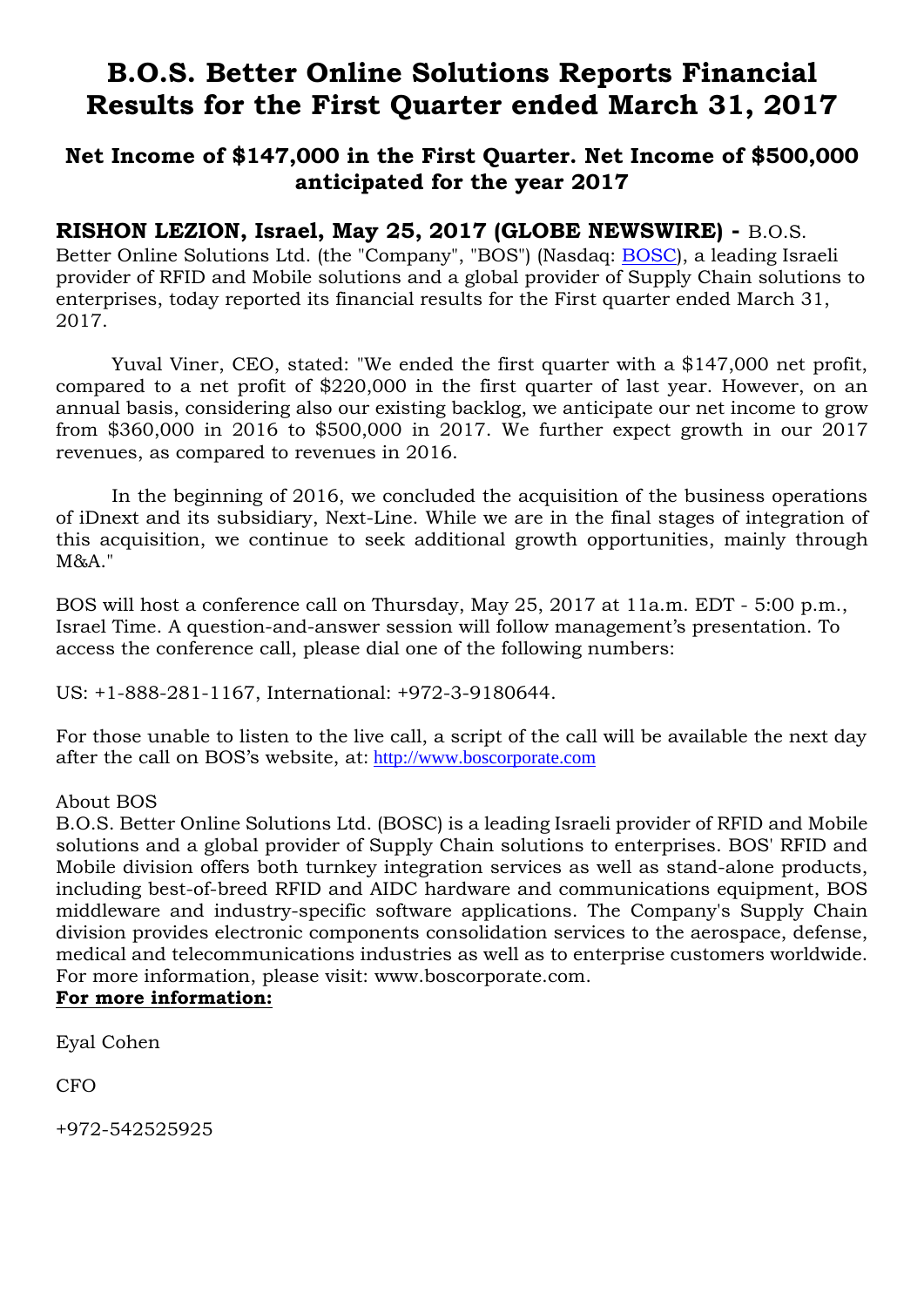### **Use of Non-GAAP Financial Information**

BOS reports financial results in accordance with U.S. GAAP and herein provides some non-GAAP measures. These non-GAAP measures are not in accordance with, nor are they a substitute for, GAAP measures. These non-GAAP measures are intended to supplement the Company's presentation of its financial results that are prepared in accordance with GAAP. The Company uses the non-GAAP measures presented to evaluate and manage the Company's operations internally. The Company is also providing this information to assist investors in performing additional financial analysis that is consistent with financial models developed by research analysts who follow the Company. The reconciliation set forth below is provided in accordance with Regulation G and reconciles the non-GAAP financial measures with the most directly comparable GAAP financial measures.

### **Safe Harbor Regarding Forward-Looking Statements**

The forward-looking statements contained herein reflect management's current views with respect to future events and financial performance. These forward-looking statements are subject to certain risks and uncertainties that could cause the actual results to differ materially from those in the forward-looking statements, all of which are difficult to predict and many of which are beyond the control of BOS. These risk factors and uncertainties include, amongst others, the dependency of sales being generated from one or few major customers, the uncertainty of BOS being able to maintain current gross profit margins, inability to keep up or ahead of technology and to succeed in a highly competitive industry, inability to maintain marketing and distribution arrangements and to expand our overseas markets, uncertainty with respect to the prospects of legal claims against BOS, the effect of exchange rate fluctuations, general worldwide economic conditions and continued availability of financing for working capital purposes and to refinance outstanding indebtedness; and additional risks and uncertainties detailed in BOS's periodic reports and registration statements filed with the U.S. Securities Exchange Commission. BOS undertakes no obligation to publicly update or revise any such forward-looking statements to reflect any change in its expectations or in events, conditions or circumstances on which any such statements may be based, or that may affect the likelihood that actual results will differ from those set forth in the forward-looking statements.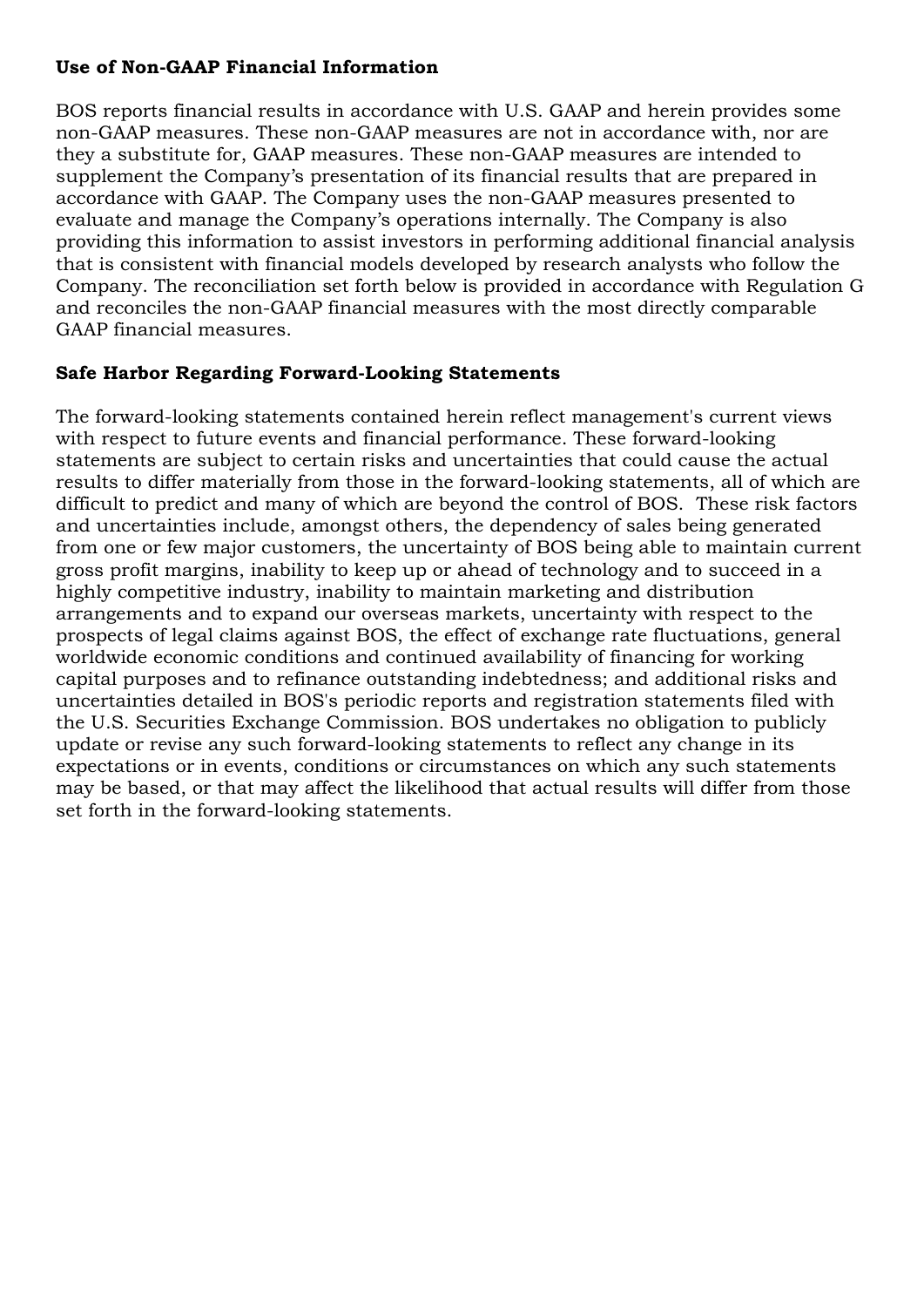|                                                                                     | Three months ended<br>March 31, |          |    | Year ended<br>December 31, |      |           |
|-------------------------------------------------------------------------------------|---------------------------------|----------|----|----------------------------|------|-----------|
|                                                                                     | 2017                            |          |    | 2016                       | 2016 |           |
|                                                                                     | (Unaudited)                     |          |    |                            |      | (Audited) |
| Revenues                                                                            | $\mathfrak{S}$                  | 7,064 \$ |    | 8,067                      | \$   | 27,427    |
| Cost of revenues                                                                    |                                 | 5,616    |    | 6,516                      |      | 22,112    |
| Gross profit                                                                        |                                 | 1,448    |    | 1,551                      |      | 5,315     |
| Operating costs and expenses:                                                       |                                 |          |    |                            |      |           |
| Sales and marketing                                                                 |                                 | 814      |    | 791                        |      | 3,111     |
| General and administrative                                                          |                                 | 396      |    | 458                        |      | 1,498     |
| Total operating costs and expenses                                                  |                                 | 1,210    |    | 1,249                      |      | 4,609     |
| Operating Income                                                                    |                                 | 238      |    | 302                        |      | 706       |
| Financial expenses, net                                                             |                                 | (91)     |    | (82)                       |      | (339)     |
| Income before taxes on income                                                       |                                 | 147      |    | 220                        |      | 367       |
| Taxes on income                                                                     |                                 |          |    |                            |      | 7         |
| Net income                                                                          |                                 | 147      |    | 220                        |      | 360       |
| Basic and diluted net income per share                                              | \$                              | 0.05     | \$ | 0.09                       | \$   | 0.14      |
| Weighted average number of shares used in<br>computing basic net income per share   |                                 | 2,997    |    | 2,379                      |      | 2,587     |
| Weighted average number of shares used in<br>computing diluted net income per share |                                 | 2,997    |    | 2,379                      |      | 2,593     |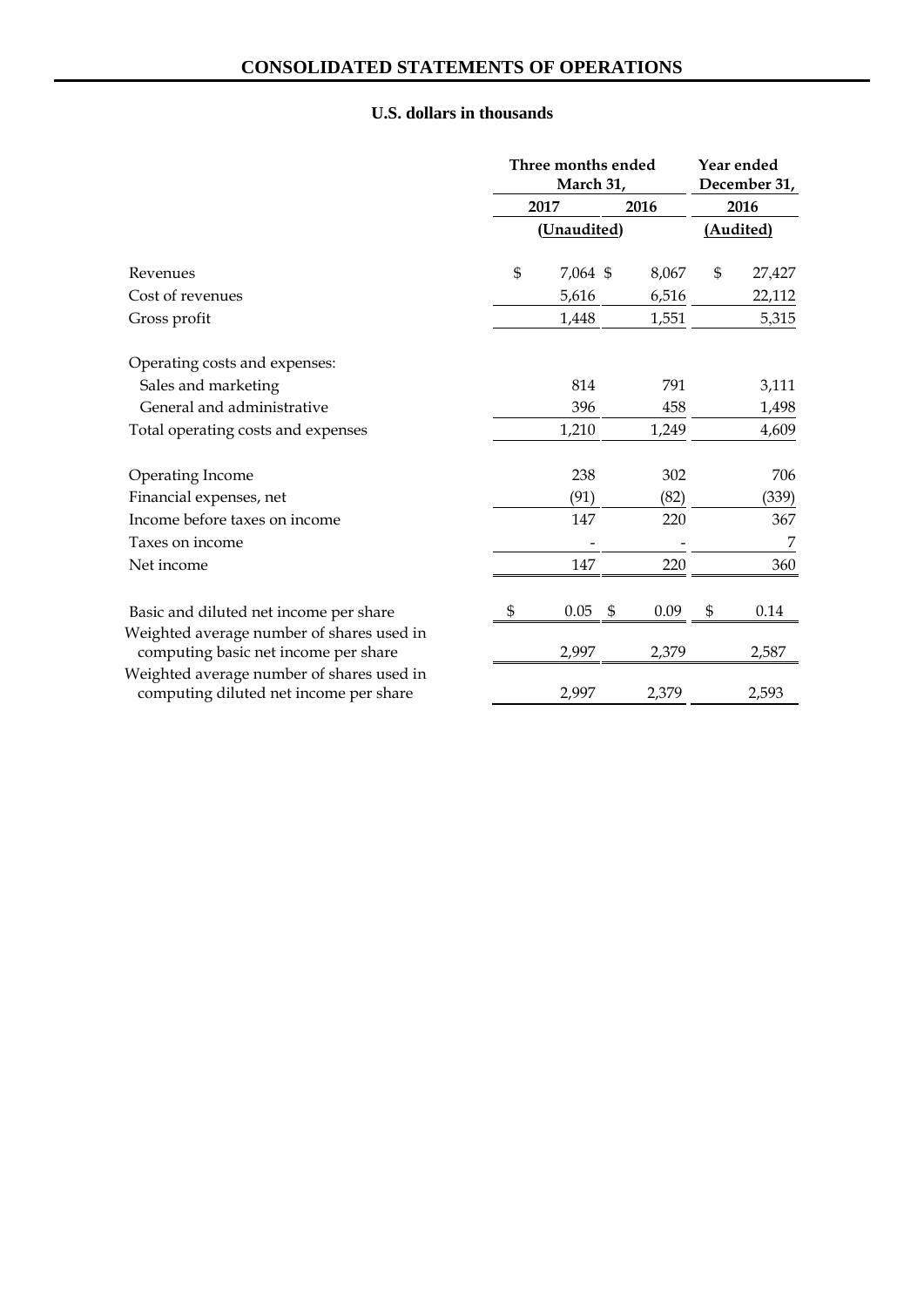## **CONSOLIDATED BALANCE SHEETS**

|                                                | March<br>31, 2017 | December<br>31, 2016<br>(Audited) |    |          |
|------------------------------------------------|-------------------|-----------------------------------|----|----------|
|                                                | (Unaudited)       |                                   |    |          |
| <b>ASSETS</b>                                  |                   |                                   |    |          |
| <b>CURRENT ASSETS:</b>                         |                   |                                   |    |          |
| Cash and cash equivalents                      | $\mathfrak{S}$    | 1,026                             | \$ | 1,286    |
| Restricted bank deposits                       |                   | 197                               |    | 196      |
| Trade receivables                              |                   | 9,446                             |    | 7,928    |
| Other accounts receivable and prepaid expenses |                   | 1,028                             |    | 992      |
| Inventories                                    |                   | 2,648                             |    | 2,314    |
| Total current assets                           |                   | 14,345                            |    | 12,716   |
| <b>LONG-TERM ASSETS</b>                        |                   | 42                                |    | 43       |
| PROPERTY AND EQUIPMENT, NET                    |                   | 470                               |    | 514      |
| OTHER INTANGIBLE ASSETS, NET                   |                   | 181                               |    | 195      |
| <b>GOODWILL</b>                                |                   | 4,676                             |    | 4,676    |
| Total assets                                   |                   | \$19,714                          |    | \$18,144 |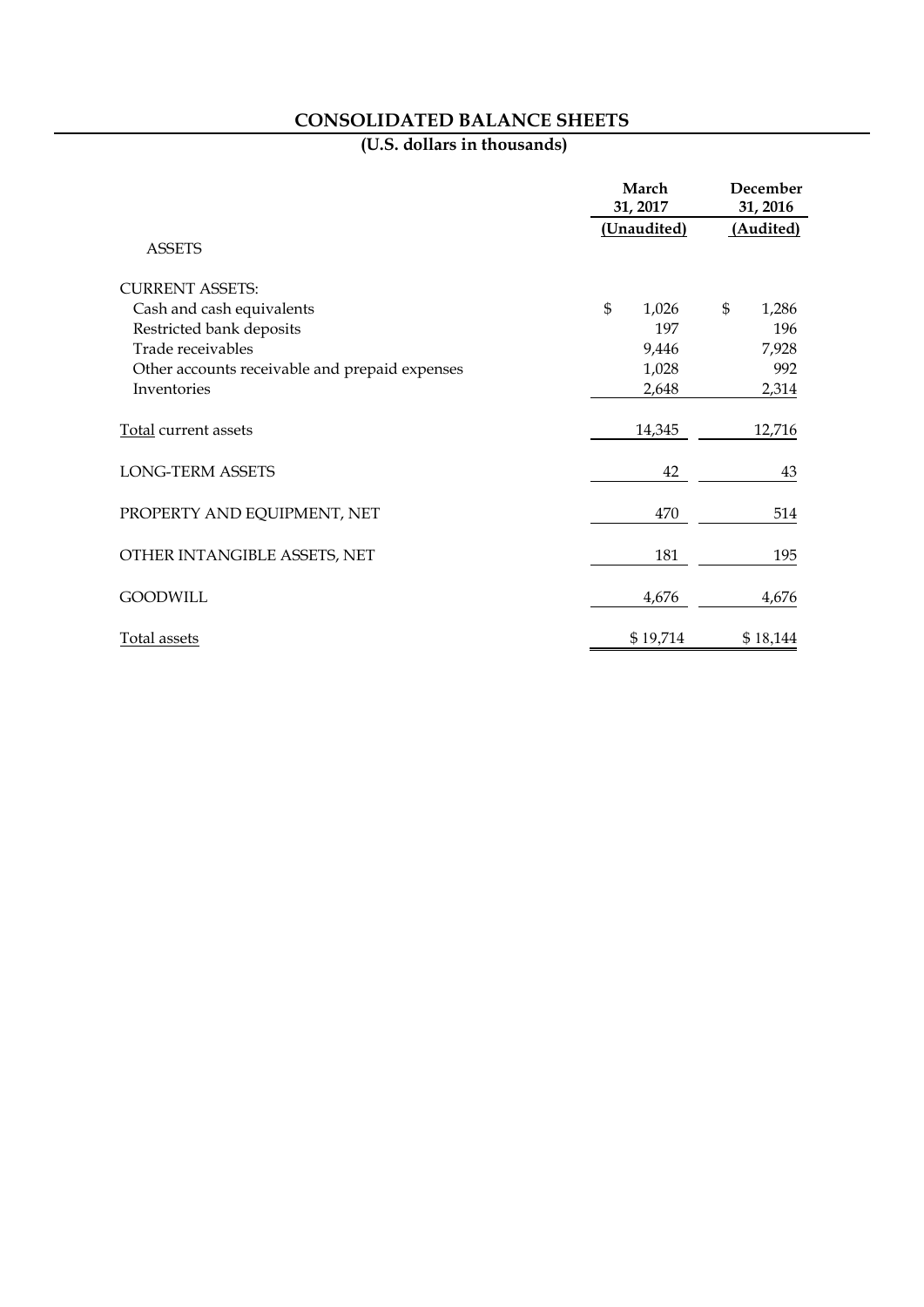## **CONSOLIDATED BALANCE SHEETS**

|                                            | March 31,<br>2017 | December 31,<br>2016 |  |
|--------------------------------------------|-------------------|----------------------|--|
|                                            | (Unaudited)       | (Audited)            |  |
| LIABILITIES AND SHAREHOLDERS' EQUITY       |                   |                      |  |
| <b>CURRENT LIABILITIES:</b>                |                   |                      |  |
| Current maturities of long term loans      | 400               | 400                  |  |
| Trade payables                             | 5,739             | 4,601                |  |
| Employees and payroll accruals             | 642               | 677                  |  |
| Deferred revenues                          | 852               | 680                  |  |
| Accrued expenses and other liabilities     | 221               | 259                  |  |
| <b>Total current liabilities</b>           | 7,854             | 6,617                |  |
| <b>LONG-TERM LIABILITIES:</b>              |                   |                      |  |
| Long-term loans, net of current maturities | 2,650             | 2,734                |  |
| Accrued severance pay                      | 205               | 194                  |  |
| Deferred gain                              | 9                 | 15                   |  |
| Total long-term liabilities                | 2,864             | 2,943                |  |
| SHAREHOLDERS' EQUITY                       | 8,996             | 8,584                |  |
| Total liabilities and shareholders' equity | \$<br>19,714      | \$<br>18,144         |  |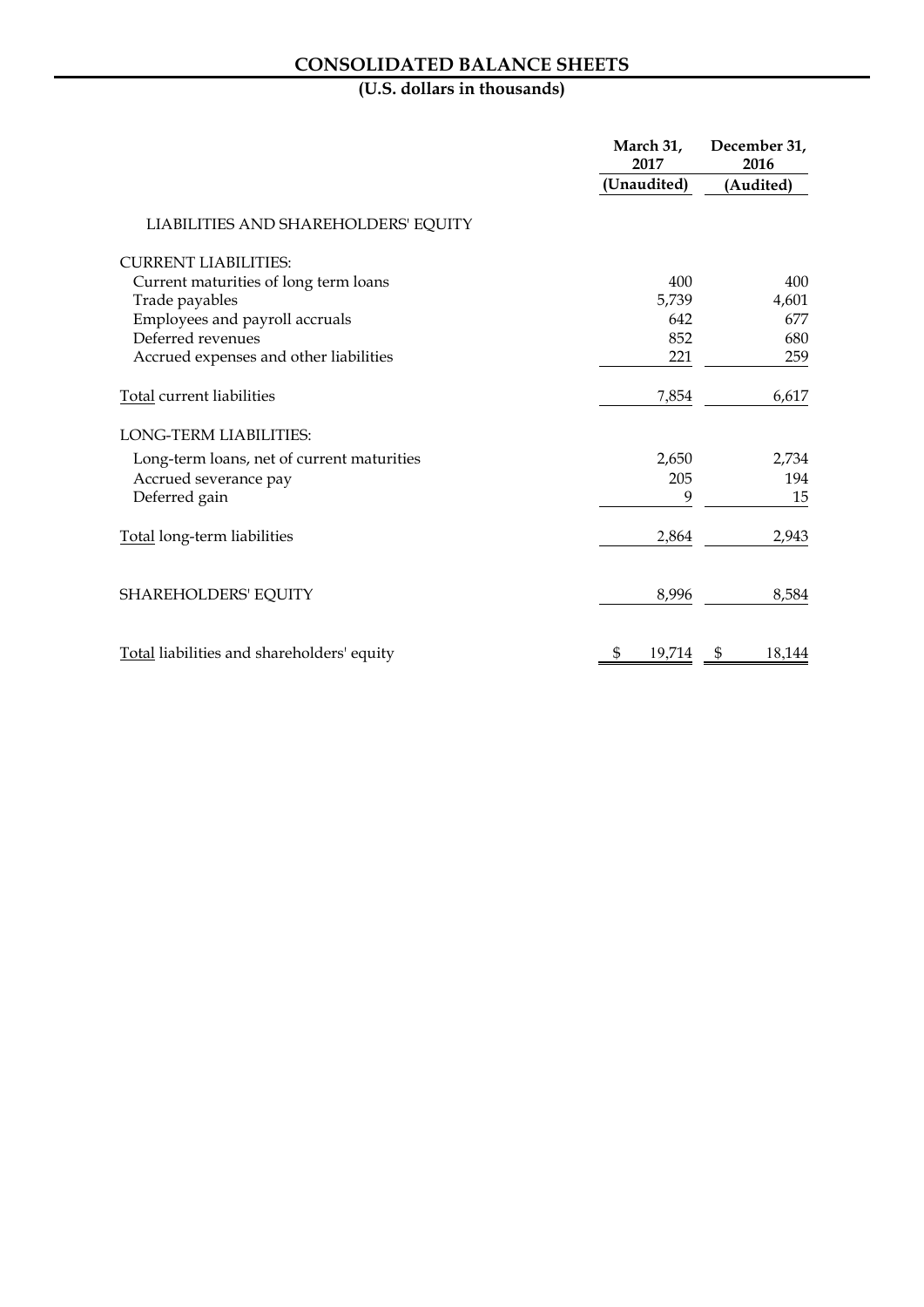### **RECONCILIATION OF NON-GAAP FINANCIAL RESULTS**

**(U.S. dollars in thousands)**

|                                   | Three months ended<br>March 31, |       |      |      | Year ended<br>December 31, |     |  |
|-----------------------------------|---------------------------------|-------|------|------|----------------------------|-----|--|
|                                   | 2017                            |       |      | 2016 | 2016                       |     |  |
|                                   | (Unaudited)                     |       |      |      | (Unaudited)                |     |  |
| Net Income as reported            | \$                              | 147   | \$   | 220  | \$                         | 360 |  |
| Adjustments:                      |                                 |       |      |      |                            |     |  |
| Amortization of intangible assets |                                 | 14    |      | 30   |                            | 64  |  |
| Stock based compensation          |                                 | 17    |      | 34   |                            | 147 |  |
| Acquisition expenses              |                                 |       |      | 30   |                            |     |  |
| <b>Total Adjustments</b>          | \$                              | 31 \$ |      | 94   | \$                         | 211 |  |
| Net Income on a Non-GAAP basis    | \$                              | 178   | - \$ | 314  | \$                         | 571 |  |

### **CONDENSED CONSOLIDATED EBITDA**

|                                   | Three months ended<br>March 31, |     |      |     | Year ended<br>December 31, |       |  |
|-----------------------------------|---------------------------------|-----|------|-----|----------------------------|-------|--|
|                                   | 2017                            |     | 2016 |     | 2016                       |       |  |
| Operating income<br>Add:          | \$                              | 238 | \$   | 302 | \$                         | 706   |  |
| Amortization of intangible assets |                                 | 14  |      | 30  |                            | 64    |  |
| Stock based compensation          |                                 | 17  |      | 34  |                            | 147   |  |
| Depreciation                      |                                 | 46  |      | 47  |                            | 184   |  |
| <b>EBITDA</b>                     | S                               | 315 | \$   | 413 |                            | 1,101 |  |